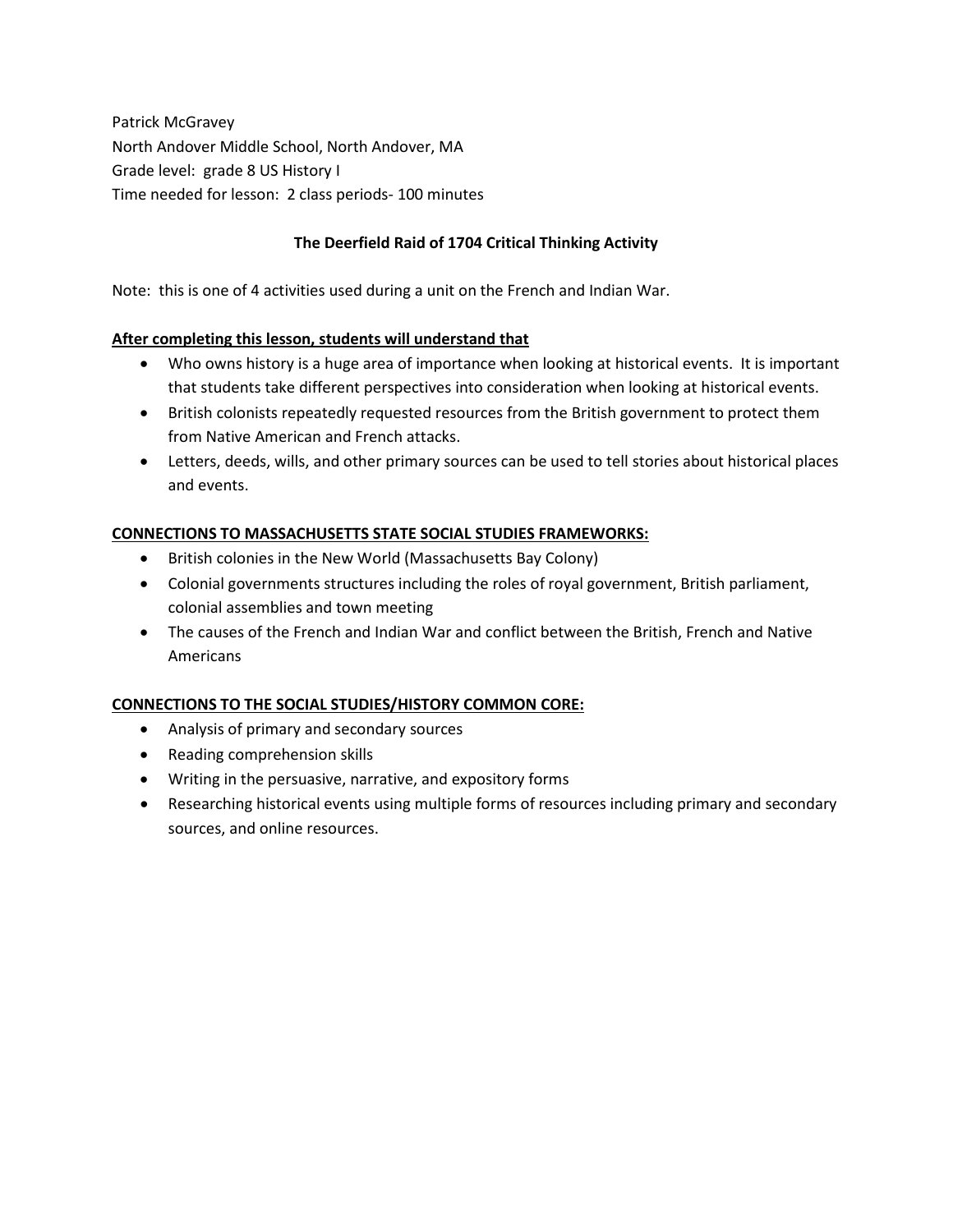NAME \_\_\_\_\_\_\_\_\_\_\_\_\_\_\_\_\_\_\_\_\_\_\_\_\_\_\_\_\_\_\_\_\_\_\_\_\_\_\_\_\_\_\_\_\_\_ DATE \_\_\_\_\_\_\_\_\_\_\_\_\_\_\_\_\_\_\_\_\_\_\_\_\_\_

#### **ACTIVITY ONE:**

Please read the *Petition Excerpts* handed out in class and answer the following questions. You will eventually be making connections from this to the Deerfield raid of 1704 and the French and Indian War.

1. Why are these excerpts examples of primary sources? How are they different from an article written in modern times, or from a textbook on social studies?

\_\_\_\_\_\_\_\_\_\_\_\_\_\_\_\_\_\_\_\_\_\_\_\_\_\_\_\_\_\_\_\_\_\_\_\_\_\_\_\_\_\_\_\_\_\_\_\_\_\_\_\_\_\_\_\_\_\_\_\_\_\_\_\_\_\_\_\_\_\_\_\_\_\_\_\_\_\_\_\_\_\_\_\_\_

\_\_\_\_\_\_\_\_\_\_\_\_\_\_\_\_\_\_\_\_\_\_\_\_\_\_\_\_\_\_\_\_\_\_\_\_\_\_\_\_\_\_\_\_\_\_\_\_\_\_\_\_\_\_\_\_\_\_\_\_\_\_\_\_\_\_\_\_\_\_\_\_\_\_\_\_\_\_\_\_\_\_\_\_\_

2. Please skim the reading and underline/highlight any words or phrases that are confusing or that you have questions about. Please list them and then define using a dictionary. We will make a class list for all of us to use as we move on to read and comprehend the passage.

## **LIST OF VOLCABULARY WORDS/PHRASES:** WORD/PHRASE DEFINITION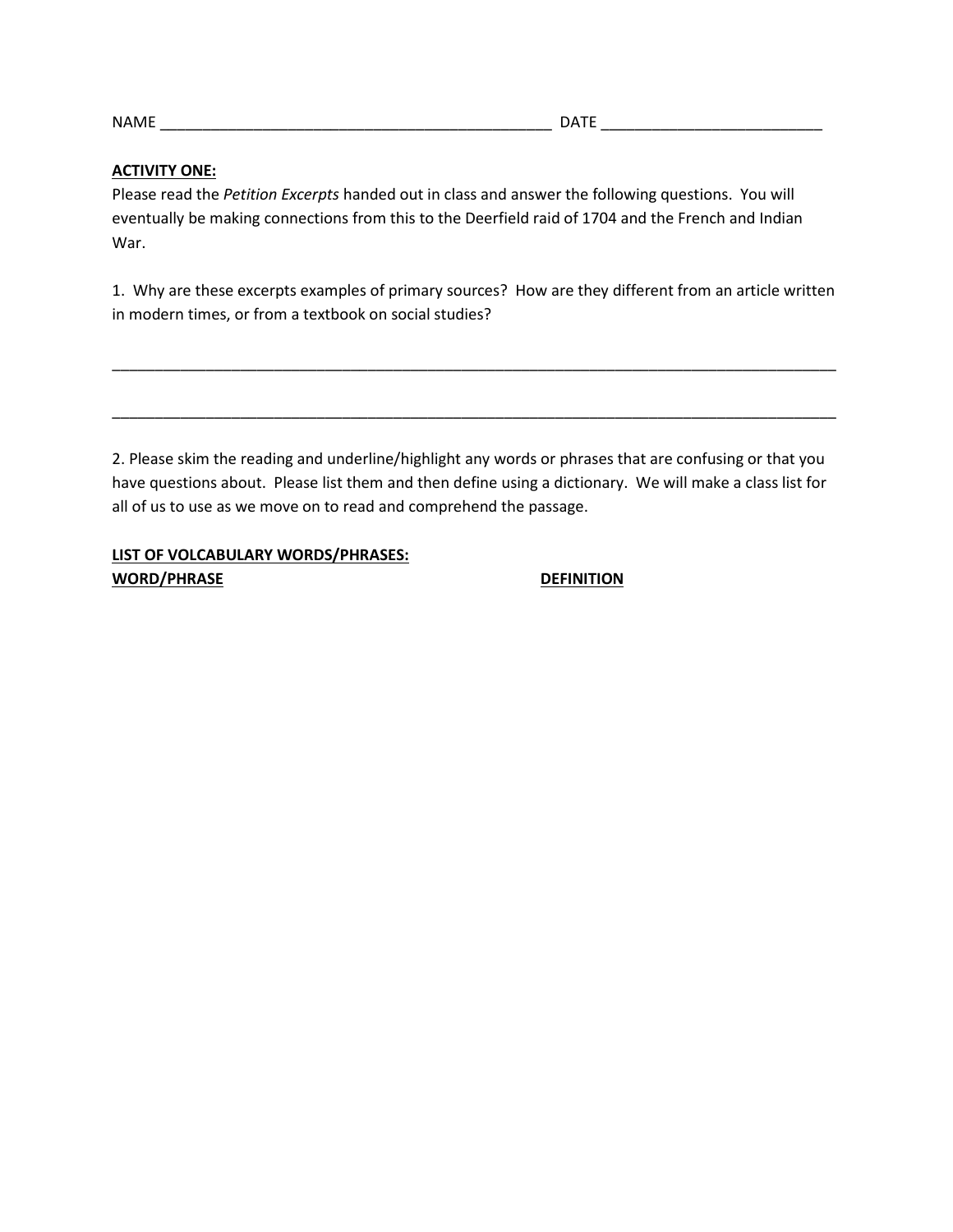After reading the following passage, please answer the following questions.

3. Please identify and explain **TWO MAIN IDEAS** from the primary source passage.

\_\_\_\_\_\_\_\_\_\_\_\_\_\_\_\_\_\_\_\_\_\_\_\_\_\_\_\_\_\_\_\_\_\_\_\_\_\_\_\_\_\_\_\_\_\_\_\_\_\_\_\_\_\_\_\_\_\_\_\_\_\_\_\_\_\_\_\_\_\_\_\_\_\_\_\_\_\_\_\_\_\_

\_\_\_\_\_\_\_\_\_\_\_\_\_\_\_\_\_\_\_\_\_\_\_\_\_\_\_\_\_\_\_\_\_\_\_\_\_\_\_\_\_\_\_\_\_\_\_\_\_\_\_\_\_\_\_\_\_\_\_\_\_\_\_\_\_\_\_\_\_\_\_\_\_\_\_\_\_\_\_\_\_\_

\_\_\_\_\_\_\_\_\_\_\_\_\_\_\_\_\_\_\_\_\_\_\_\_\_\_\_\_\_\_\_\_\_\_\_\_\_\_\_\_\_\_\_\_\_\_\_\_\_\_\_\_\_\_\_\_\_\_\_\_\_\_\_\_\_\_\_\_\_\_\_\_\_\_\_\_\_\_\_\_\_\_\_

\_\_\_\_\_\_\_\_\_\_\_\_\_\_\_\_\_\_\_\_\_\_\_\_\_\_\_\_\_\_\_\_\_\_\_\_\_\_\_\_\_\_\_\_\_\_\_\_\_\_\_\_\_\_\_\_\_\_\_\_\_\_\_\_\_\_\_\_\_\_\_\_\_\_\_\_\_\_\_\_\_\_\_\_\_

\_\_\_\_\_\_\_\_\_\_\_\_\_\_\_\_\_\_\_\_\_\_\_\_\_\_\_\_\_\_\_\_\_\_\_\_\_\_\_\_\_\_\_\_\_\_\_\_\_\_\_\_\_\_\_\_\_\_\_\_\_\_\_\_\_\_\_\_\_\_\_\_\_\_\_\_\_\_\_\_\_\_\_\_\_

\_\_\_\_\_\_\_\_\_\_\_\_\_\_\_\_\_\_\_\_\_\_\_\_\_\_\_\_\_\_\_\_\_\_\_\_\_\_\_\_\_\_\_\_\_\_\_\_\_\_\_\_\_\_\_\_\_\_\_\_\_\_\_\_\_\_\_\_\_\_\_\_\_\_\_\_\_\_\_\_\_\_\_\_\_

\_\_\_\_\_\_\_\_\_\_\_\_\_\_\_\_\_\_\_\_\_\_\_\_\_\_\_\_\_\_\_\_\_\_\_\_\_\_\_\_\_\_\_\_\_\_\_\_\_\_\_\_\_\_\_\_\_\_\_\_\_\_\_\_\_\_\_\_\_\_\_\_\_\_\_\_\_\_\_\_\_\_\_\_\_

MAIN IDEA ONE:

MAIN IDEA TWO:

4. Where were these passages taken from? Please be specific.

5. What problems were the colonists of Deerfield experiencing?

6. How are these problems impacting the people of Deerfield in the early 1700s?

7. What do they want from the colonial government and the mother country of Great Britain? Please be specific.

\_\_\_\_\_\_\_\_\_\_\_\_\_\_\_\_\_\_\_\_\_\_\_\_\_\_\_\_\_\_\_\_\_\_\_\_\_\_\_\_\_\_\_\_\_\_\_\_\_\_\_\_\_\_\_\_\_\_\_\_\_\_\_\_\_\_\_\_\_\_\_\_\_\_\_\_\_\_\_\_\_\_\_\_\_

\_\_\_\_\_\_\_\_\_\_\_\_\_\_\_\_\_\_\_\_\_\_\_\_\_\_\_\_\_\_\_\_\_\_\_\_\_\_\_\_\_\_\_\_\_\_\_\_\_\_\_\_\_\_\_\_\_\_\_\_\_\_\_\_\_\_\_\_\_\_\_\_\_\_\_\_\_\_\_\_\_\_\_\_\_

\_\_\_\_\_\_\_\_\_\_\_\_\_\_\_\_\_\_\_\_\_\_\_\_\_\_\_\_\_\_\_\_\_\_\_\_\_\_\_\_\_\_\_\_\_\_\_\_\_\_\_\_\_\_\_\_\_\_\_\_\_\_\_\_\_\_\_\_\_\_\_\_\_\_\_\_\_\_\_\_\_\_\_\_\_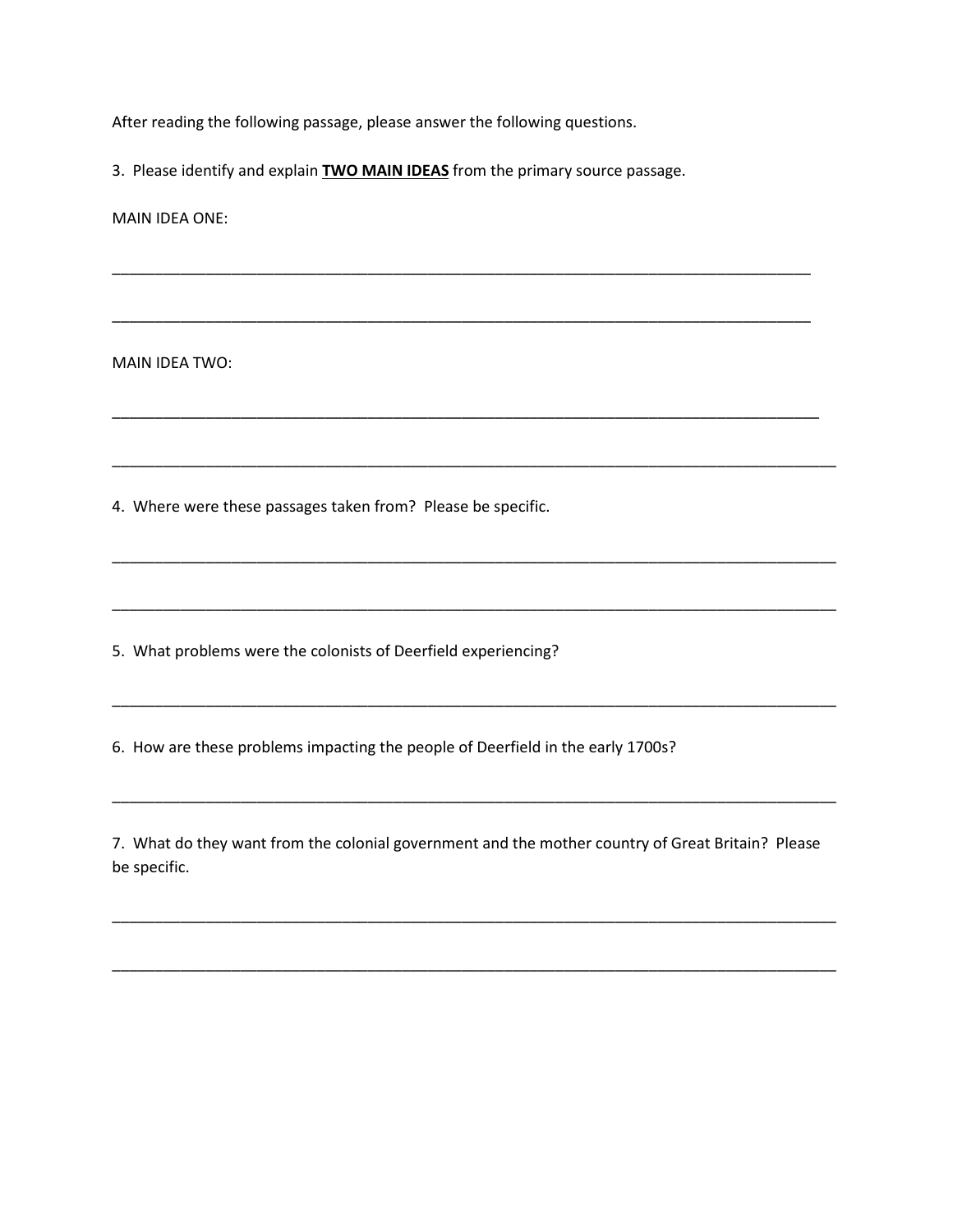# **ACTIVITY TWO: Application of Knowledge (Role Play)**

## **Directions:**

Please apply what you learned from analyzing these passages to one of the two following activities.

## **CHOICE A:**

Role-play that you are the colonial governor of Massachusetts and write a letter back to the people of Deerfield responding to their requests and concerns. Remember that while you want to reassure the colonists that they will be safe, you also have pressure from the king and parliament to save money and limit the costs of running the North American colonies.

### **OR**

## **CHOICE B:**

Role-play that the leaders of Deerfield asked you, a colonial teenager to write a letter to the governor pleading for help dealing with the many problems that plague your home. The idea behind the letter is to gain sympathy from the perspective of a child living in Deerfield, which would be difficult to shut down and reject.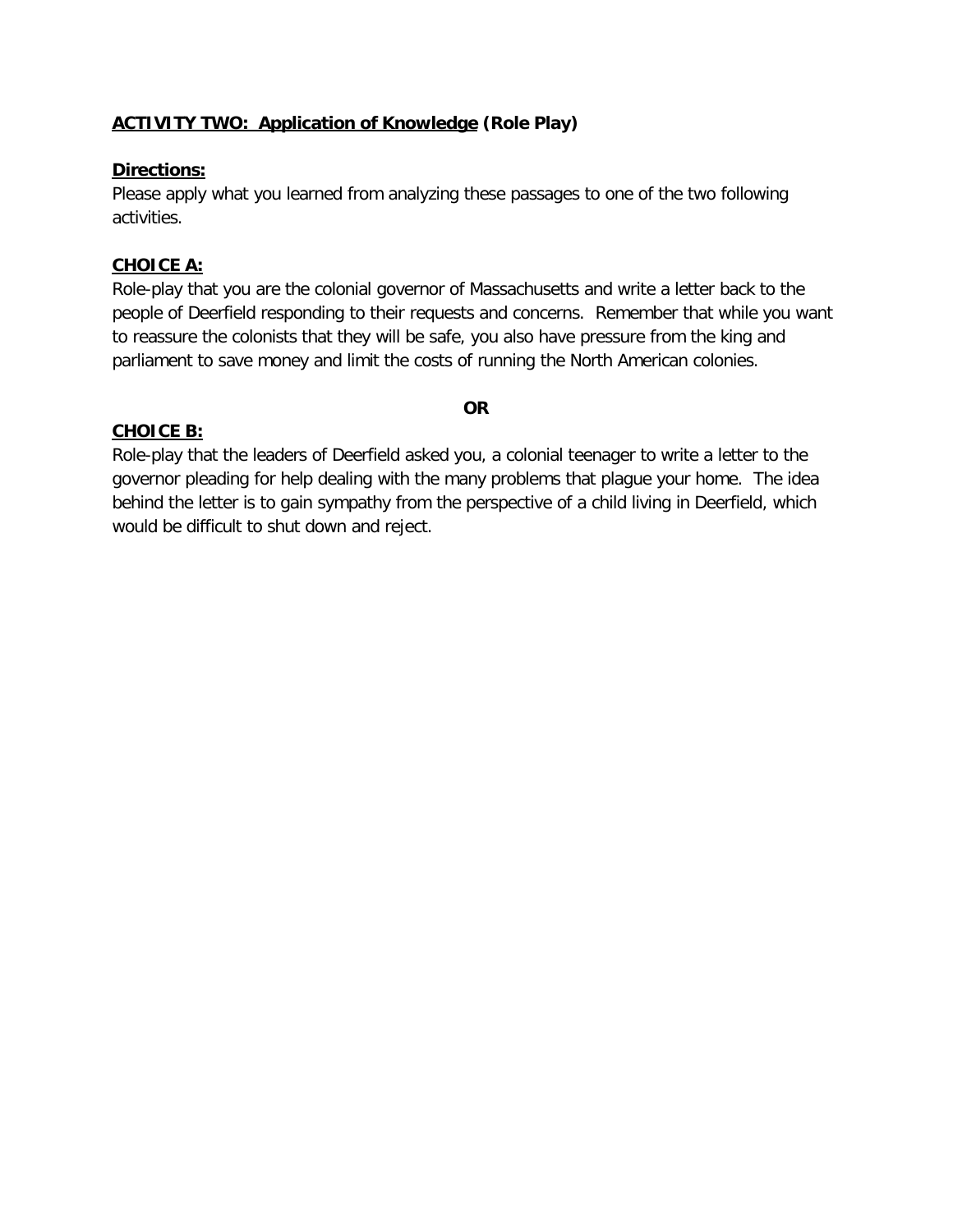# **ROLE-PLAYING LETTER: Choice A**

January 1704

To my constituents of Deerfield,

Sincerely,

Joseph Dudley, Esq. Captain General and Governor Massachusetts Bay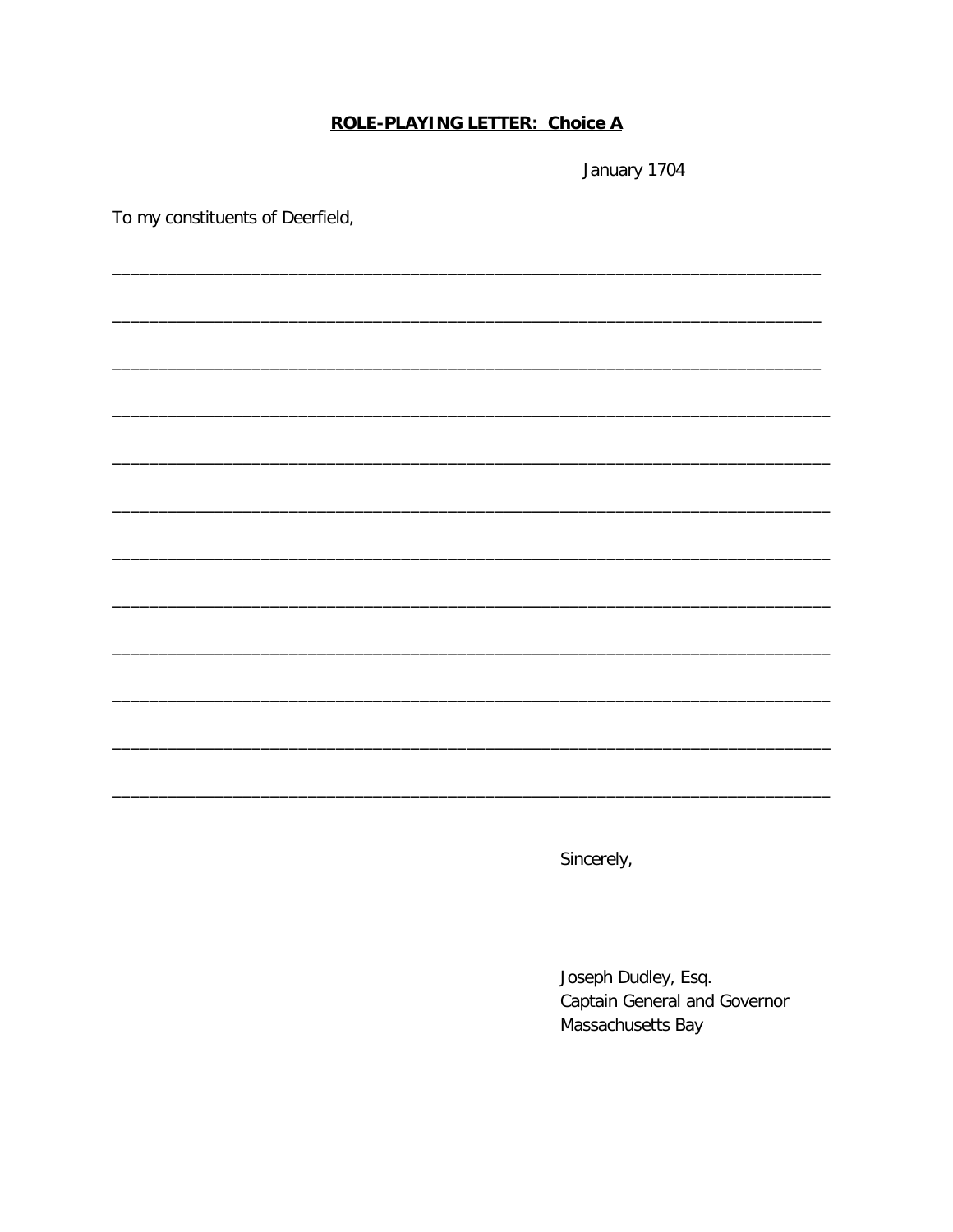# **ROLE-PLAYING LETTER: Choice B**

January 1704

To his Excellency, Joseph Dudley, Esq. Captain General and Governor,

Sincerely,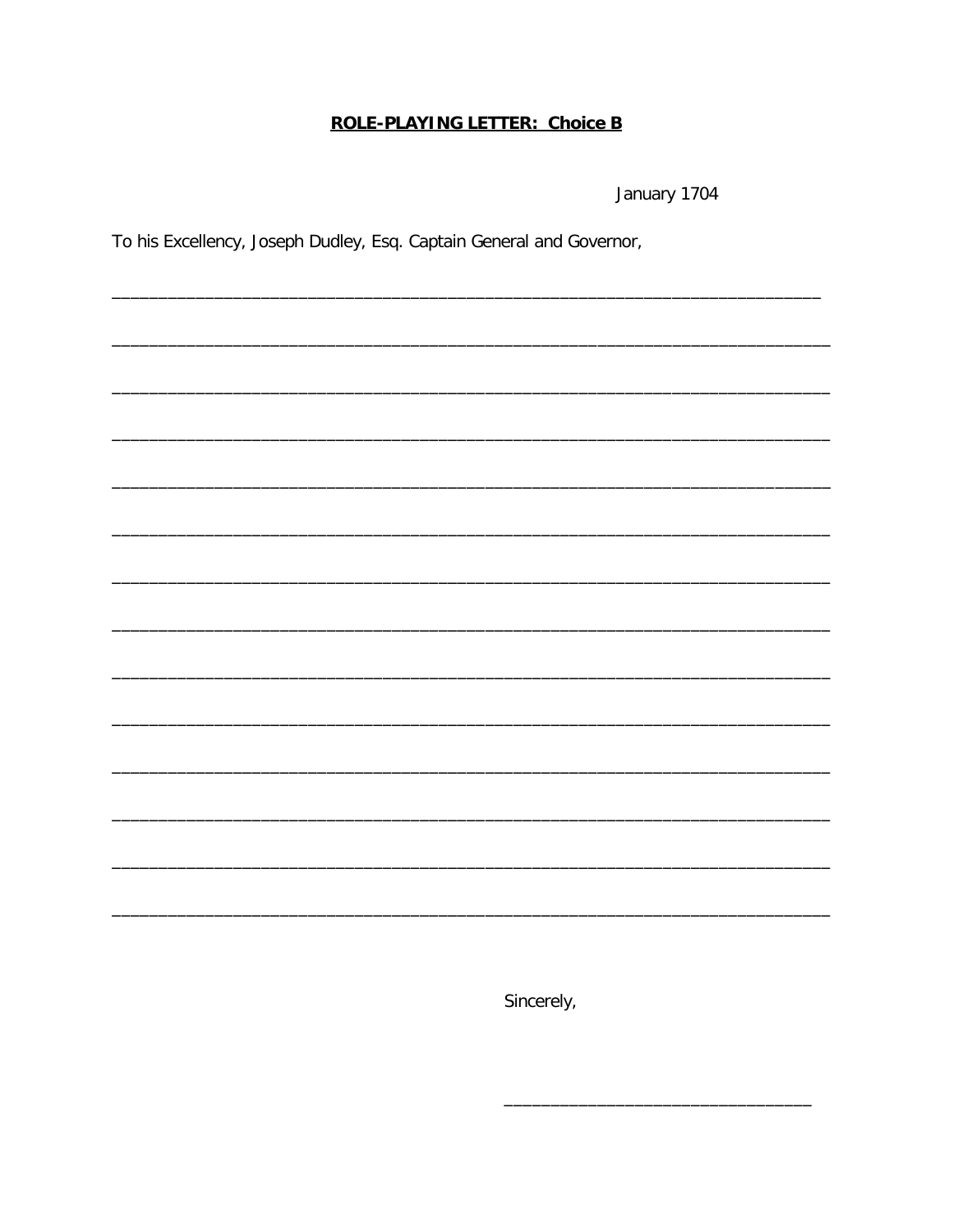## **Petition Excerpts**

The following excerpts are from *The History of Deerfield, Vol. I*; written by George Sheldon in 1895. They have been transcribed for easier comprehension.

## Pgs. 283 & 284

"At a legal Town meeting in Deerfield, June 26, 1702: Ensign John Sheldon, moderator:

 That the Town fort shall forthwith be Righted up Voted affirmatively That every man shall for the present Right up his proportion of the fort that was last laid out to him Voted affirmatively.

 That a petition be sent to the Governor for help and Relief in our present distress occasion by a prospect of war…"

## "In the Council July 2d 1702.

 Upon a representation made by the inhabitants of Deerfield in the County of Hampshire, the most westerly frontier of the Province, that a considerable part of the Line of Fortification about their Plantation is decayed and fallen down, praying for some assistance in rebuilding and setting up the same, for that they are apprehensive of some evil designs forming by the Indians…"

## Pgs. 288 & 289

 "To his Excellency, Joseph Dudley, Esq. Capt General and Governor over this Province of the Massachusetts Bay & to the Counsell & Representatives in General Court assembled this 27 Oct. 1703.

 The Town of Deerfield who lie much exposed to the present enemy, which obstructe them much in their occasions, their Lives hanging in doubt everywhere when they goe out. Also they are now forced to rebuild their fortifications at much disadvantage to them, & it being 320 rod or upwards, will fall very heavy to do it all upon their own charge, were verry earnest with me when lately there, to plead with this Court for some allowance towards the doing of it out of their public Rates now to be collected there; as also, that they might be Quitted of Rates to the public for the time being of this present war, which is so distressing upon them. Saml Partridge."

"Deerf. October 21, 1703.

May it please your Excellency:

As I am bound in duty I would thankfully acknowledge your care and concernment for our safety in the seasonable provision to get the fortification made up, & in the care to have a supply of souldiers with us, so I am emboldened to lay before your Excellency our distressed state & condition, knowing your forwardness to commiserate & encourage frontiers, that you may stir up your Council & the Assembly to an encouraging of them….

we have been driven from our houses & home lots into the fort, (there are but 10 house lots in the fort). Some a mile some 2 miles, whereby we have suffered much loss, we have in the alarms several times been wholly taken off from any business, the whole town kept in, our children of 12 or 13 years and under we have been afraid to improve in the field for fear of the enemy, (our town plat & meadows all lay exposed to the view of an enemy if they come at any time on the mountains). We have been crowded together into houses to the preventing of indoor affairs being carried on to any advantage…..